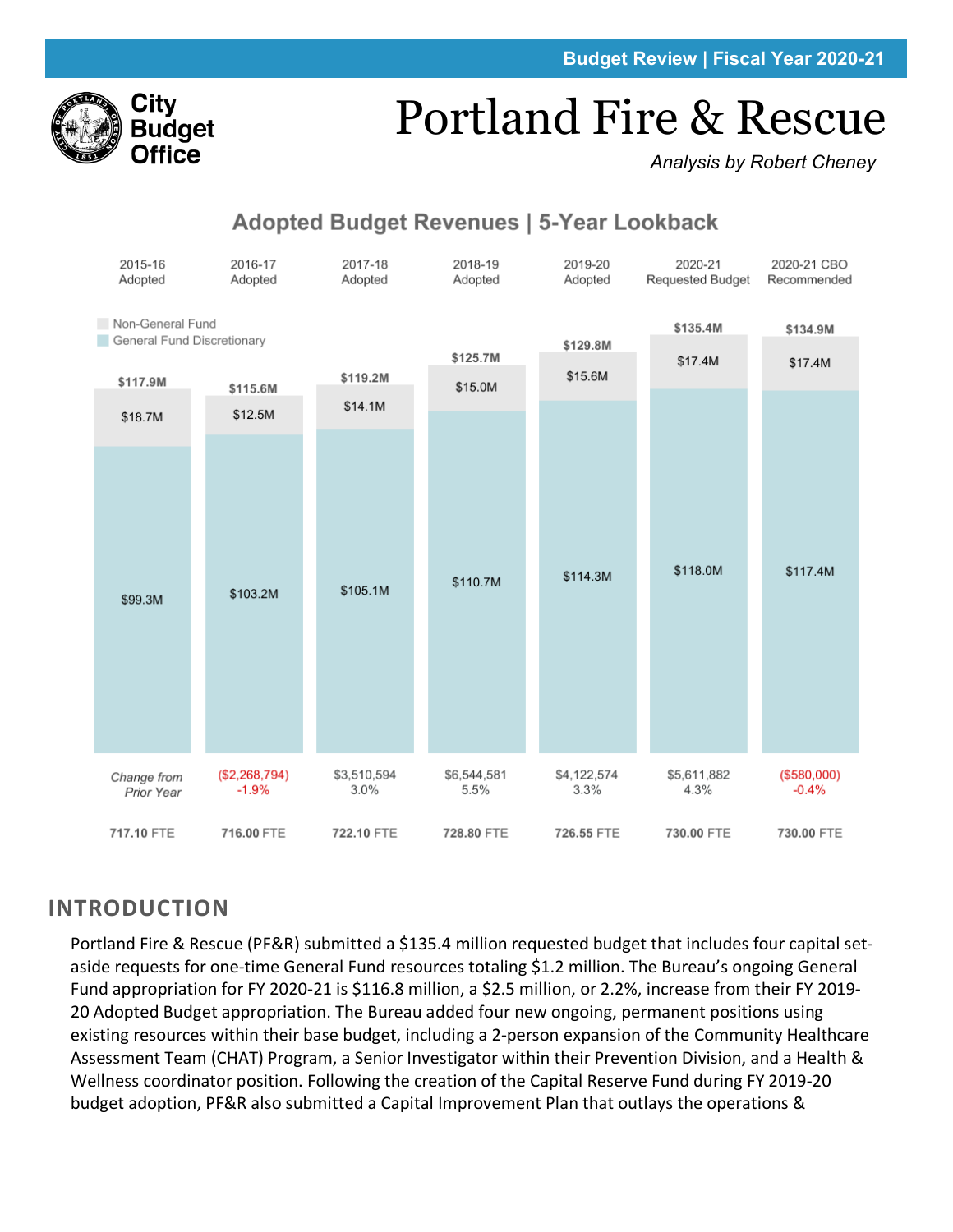maintenance, major maintenance, and lifecycle repair costs tied to their facilities, apparatus, equipment, and technological assets—in accordance with City Financial Policy 2.03.

# **BASE BUDGET KEY ISSUES**

# **Outcomes of Efforts to Reduce Call Volume**

### **Total Incident Workload**

Fiscal Year 2018-19 saw the first year-over-year reduction in total incident dispatches since FY 2012-13. As arrayed in the tables below, the decrease in calls was driven by a 4.2% reduction in medical incident dispatches, resulting in a year-over-year decrease of 1,560 calls or 1.79%, and just below FY 2016-17 numbers.



Total PF&R Dispatches to All Calls from FY 2012-13 to FY 2018-19 **Stratified by Call Category** 

This is likely attributable to a change in dispatch protocol, as the Fire Bureau stopped responding to medium-acuity back and abdomen pain medical calls in May of 2018. Through this effort, what was a 4,799 dispatchable incident obligation in FY 2016-17 was reduced to a 263-incident obligation in FY 2018- 19.

Any reduction in total incident dispatches effectively increases bandwidth and availability of Fire Companies to respond to all other calls. The Fire Bureau's efforts to sustain service levels by altering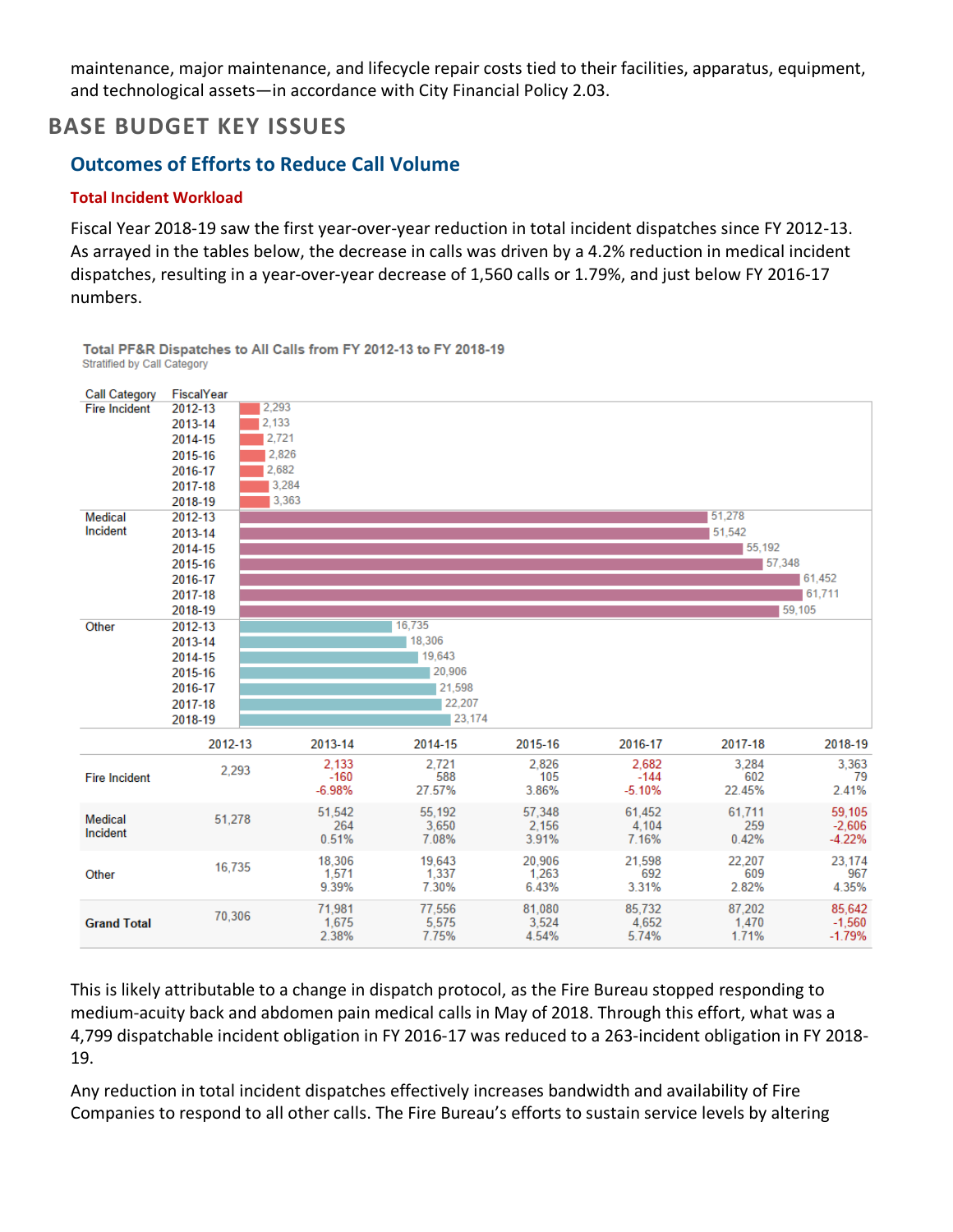Type 3 Back and Abdomen Dispatch Data Since FY 2012-13

PF&R Stopped sending 4-person companies to these calls in May 2018. (FY 2019-20 Data is through Feb. 26, 2020)



protocol to reduce demand—as opposed to increasing the number of firefighters and apparatus available—demonstrates a cost-effective way to mitigate the impacts of 19% incident growth and 11.2% population growth since 20[1](#page-2-0)2<sup>1</sup>. However, 26.6% growth in "Other" calls presents a risk to service levels as well, as these represent a growing portion of the calls companies respond to that are often nonemergent. "Other" Incidents include public service assistance, good intention calls, unauthorized burning, false alarms, and other accidental calls. PF&R companies responded to over 4,100 more False Call/Alarm, Good Intention, Unauthorized Burning, and Lift Assist calls in FY 2018-19 than they did in FY 2012-13. Ladle on top of that a 7,000-incident increase in calls cancelled "en route" or "at scene" and it becomes apparent that the growth in incident demand for PF&R services is not representative of organic growth in critical incidents like cardiac events and structure fires, but an outsized increase in non-emergent call types.

### **Impact on Response Times**

PF&R responded to 90 percent of its high-priority calls within 7 minutes and 24 seconds in FY 2018-19, which was 5 seconds slower than the prior year and 4 seconds slower than the 7-year total of 7 minutes and 21 seconds (since 2012-13). This metric is perhaps the most fundamental way to measure the spirit behind the bureau's mission to "proactively, safely, and aggressively protect life, property, and the environment" within an emergency response context. However, to present this metric as single datapoint is reductive and obfuscates the nuance of the performance data.

[Disaggregating the data and considering other measures like mean and median](https://public.tableau.com/profile/portland.city.budget.office#!/vizhome/PFRResponseTimebyFMA/FireResponseTimebyFMA) paints a more complete picture of PF&R's emergency response performance (emergency operations, after all, comprises 69.6% of their total operations, budgetarily speaking). Analysis shows that response times vary across Fire Management Areas, Call Categories (fire, medical, or other), and acuity levels across fiscal years.

At a high level the data show a response time to high-acuity "Code 3" calls of at least 7 minutes and 21 seconds 90 percent of the time. While this mark is two minutes slower than the NFPA standard of 5

<span id="page-2-0"></span><sup>1</sup> Portland State University Population Research Center data.<https://www.pdx.edu/prc/population-reports-estimates>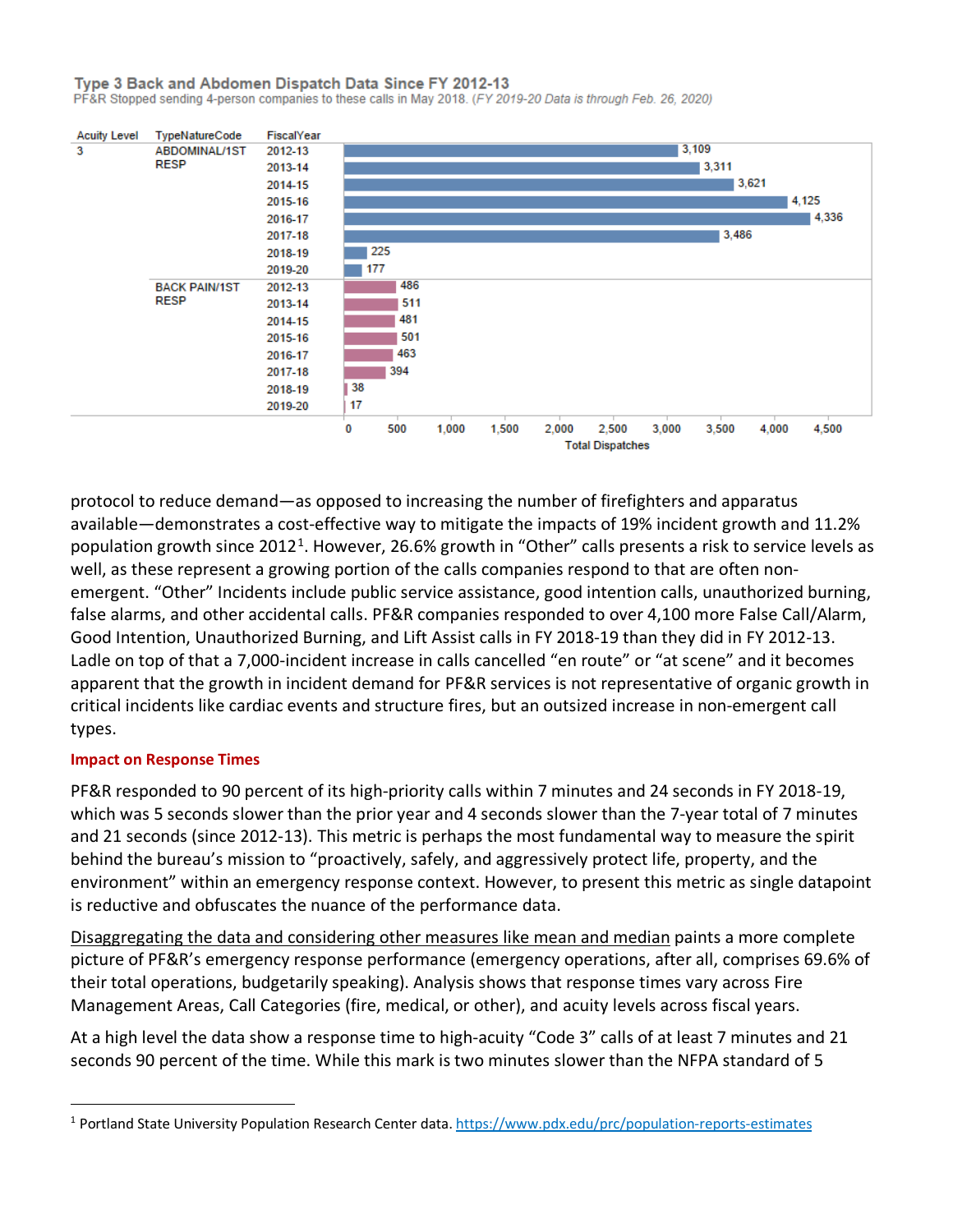minutes and 20 seconds, further analysis shows that median response times (50<sup>th</sup> percentile) hover closer to the 5:20 mark (see charts on next page). This raises the question: what strategies can the bureau deploy and how much further investment in PF&R will allow them to bridge this gap and respond to high acuity calls within 5 minutes and 20 seconds 90 percent of the time?

Consideration should continue to be given to efforts to increase the capacity of the existing investment into PF&R, including efforts to reduce workload. To-date, the bureau has adjusted dispatch protocol, implemented fees on non-emergent lift-assists at commercial facilities, and developed the Community Healthcare Assessment Team (CHAT) program (discussed below). These efforts are in nascent stages, but early data indicates the potential for workload reduction outcomes that may help improve response times overall.

It's also important to acknowledge the notable impact that exogenous factors such as traffic congestion which is tethered to economic and population growth—have on response performance. While only one example, this fact underscores the effects of city, county, and regional policy, and the importance of boundary-spanning policy development to reduce emergency response performance.

Pursuing a system-wide metric of 5 minute and 20 second responses 90 percent of the time across all FMAs and call categories is an ambitious and noble pursuit, but characterizing the bureau's performance as either "passing" or "failing" against this metric does not give policymakers the complete story of what investments are buying. Council will want to consider at a higher level of detail what service levels their existing investment produces, and the value proposition of what the next discretionary dollar spent on the emergency response continuum delivers given that public safety is a core City service and considering that the City is operating in a constrained budget environment with competing policy initiatives that could have

impacts in the public safety arena.

Turnout and Travel Times vary across FMAs, Fiscal Years, and Call Categories But high-volume FMAs have sustained less-than-four minute travel times, despite increases in call volume and average turnout time.

|                              |                         |                             | 2012-13                        |                                      |                             | 2015-16                 |                               |                             | 2018-19                 |                               |
|------------------------------|-------------------------|-----------------------------|--------------------------------|--------------------------------------|-----------------------------|-------------------------|-------------------------------|-----------------------------|-------------------------|-------------------------------|
|                              |                         | <b>Total</b><br><b>Runs</b> | Avg.<br><b>Turnout</b><br>Time | Avg.<br><b>Travel</b><br><b>Time</b> | <b>Total</b><br><b>Runs</b> | Avg.<br>Turnout<br>Time | Avg.<br><b>Travel</b><br>Time | <b>Total</b><br><b>Runs</b> | Avg.<br>Turnout<br>Time | Avg.<br><b>Travel</b><br>Time |
| <b>FMA 1 -</b>               | <b>Fire Incident</b>    | 230                         | 0:01:04                        | 0:02:56                              | 350                         | 0:01:05                 | 0:03:09                       | 567                         | 0:01:17                 | 0:03:15                       |
| Downtown<br>Portland         | <b>Medical Incident</b> | 5.040                       | 0:01:16                        | 0:03:04                              | 6.408                       | 0:01:22                 | 0:03:13                       | 6.498                       | 0:01:24                 | 0:03:17                       |
|                              | Other                   | 1.383                       | 0:01:11                        | 0:03:06                              | 1,572                       | 0:01:14                 | 0:03:11                       | 1,848                       | 0:01:15                 | 0:03:15                       |
|                              | <b>Total</b>            | 6,653                       | 0:01:15                        | 0:03:04                              | 8,330                       | 0:01:20                 | 0:03:13                       | 8.913                       | 0:01:22                 | 0:03:17                       |
| FMA 7 - SE                   | <b>Fire Incident</b>    | 551                         | 0:00:55                        | 0:03:22                              | 677                         | 0:00:58                 | 0:03:09                       | 456                         | 0:01:02                 | 0:03:26                       |
| 122 <sub>nd</sub>            | <b>Medical Incident</b> | 4.930                       | 0:01:11                        | 0:04:01                              | 5.481                       | 0:01:16                 | 0:03:47                       | 5.380                       | 0:01:28                 | 0:03:51                       |
|                              | Other                   | 1.070                       | 0:01:04                        | 0:03:48                              | 1,282                       | 0:01:07                 | 0:03:49                       | 1,201                       | 0:01:19                 | 0:03:47                       |
|                              | <b>Total</b>            | 6,551                       | 0:01:10                        | 0:03:58                              | 7.440                       | 0:01:15                 | 0:03:46                       | 7.037                       | 0:01:26                 | 0:03:49                       |
| <b>FMA 23</b>                | <b>Fire Incident</b>    | 125                         | 0:01:06                        | 0:08:12                              | 164                         | 0:01:07                 | 0:04:35                       | 224                         | 0:01:16                 | 0:03:29                       |
| Clinton<br>Triangle          | <b>Medical Incident</b> | 752                         | 0:01:10                        | 0:04:54                              | 714                         | 0:01:22                 | 0:05:00                       | 1.026                       | 0:01:19                 | 0:03:40                       |
|                              | Other                   | 201                         | 0:01:04                        | 0:05:01                              | 299                         | 0:01:22                 | 0:05:04                       | 615                         | 0:01:14                 | 0:03:42                       |
|                              | <b>Total</b>            | 1,078                       | 0:01:09                        | 0:05:05                              | 1,177                       | 0:01:21                 | 0:04:59                       | 1,865                       | 0:01:18                 | 0:03:40                       |
| <b>FMA 10 -</b>              | <b>Fire Incident</b>    | 44                          | 0:01:18                        | 0:04:27                              | 68                          | 0:00:56                 | 0:04:48                       | 37                          | 0:01:23                 | 0:04:21                       |
| <b>SW Taylors</b><br>Ferry & | <b>Medical Incident</b> | 388                         | 0:01:24                        | 0:04:21                              | 338                         | 0:01:27                 | 0:05:00                       | 364                         | 0:01:29                 | 0:05:04                       |
| Terwilliger                  | Other                   | 219                         | 0:01:22                        | 0:04:36                              | 269                         | 0:01:18                 | 0:05:27                       | 212                         | 0:01:21                 | 0:04:57                       |
|                              | <b>Total</b>            | 651                         | 0:01:23                        | 0:04:25                              | 675                         | 0:01:23                 | 0:05:08                       | 613                         | 0:01:27                 | 0:05:00                       |
| <b>FMA 27 -</b>              | <b>Fire Incident</b>    | 66                          | 0:01:16                        | 0:05:57                              | 49                          | 0:01:10                 | 0:04:48                       | 10                          | 0:01:23                 | 0:04:55                       |
| <b>NW Skyline</b>            | <b>Medical Incident</b> | 117                         | 0:01:25                        | 0:06:36                              | 145                         | 0:01:27                 | 0:07:39                       | 142                         | 0:01:20                 | 0:05:49                       |
|                              | Other                   | 76                          | 0:01:16                        | 0:05:59                              | 112                         | 0:01:26                 | 0:06:24                       | 88                          | 0:01:16                 | 0:05:51                       |
|                              | <b>Total</b>            | 259                         | 0:01:21                        | 0:06:21                              | 306                         | 0:01:25                 | 0:07:05                       | 240                         | 0:01:19                 | 0:05:47                       |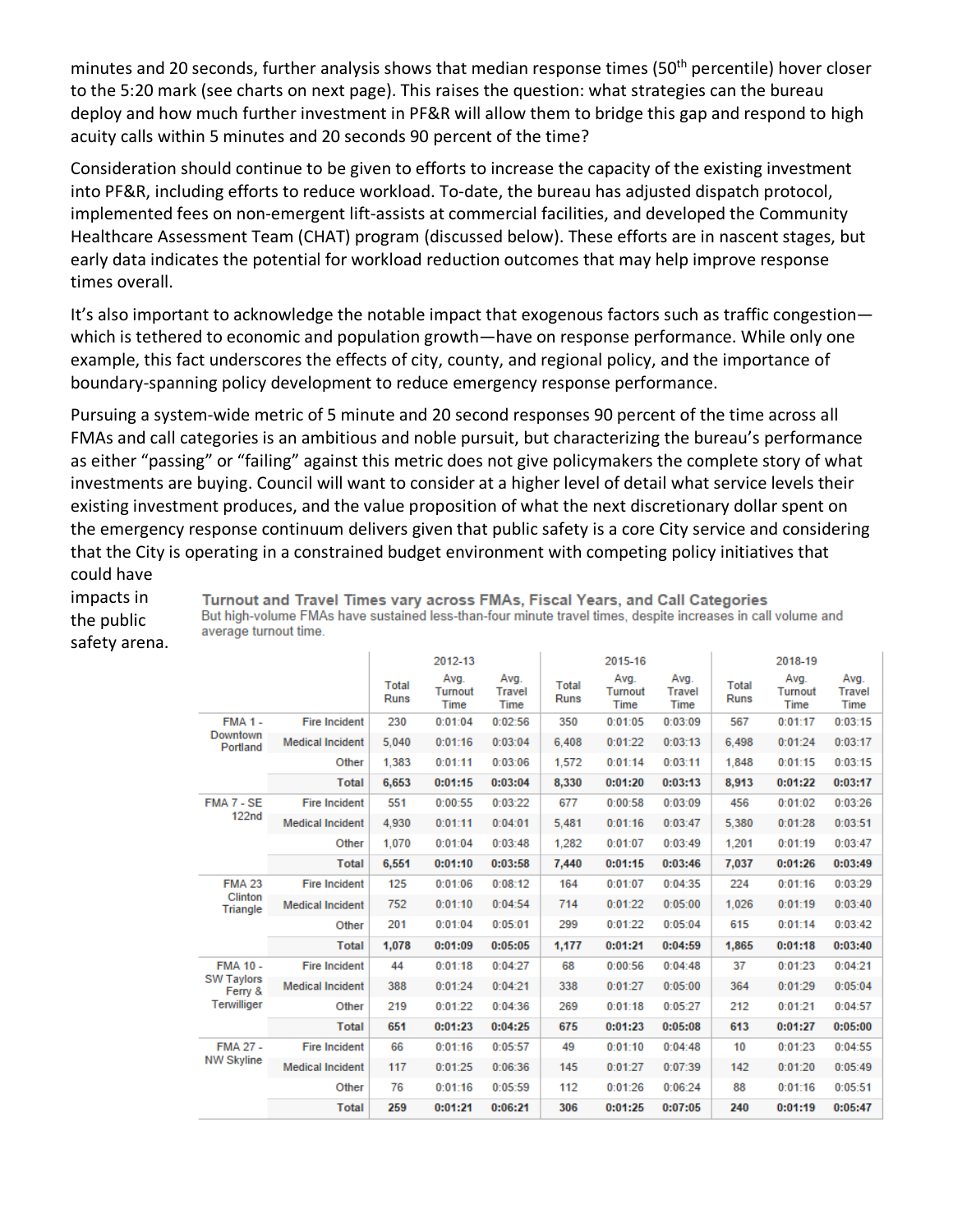#### 90th Percentile Response Times to Code 3 Calls, by Call Category

The National Fire Protection Agency (NFPA) sets a response goal of 5:20 to high-priority incidents at the 90th percentile.



#### Median Response Times to Code 3 Calls, by Call Category

This data adds context by showing what PF&R Response times are half of the time

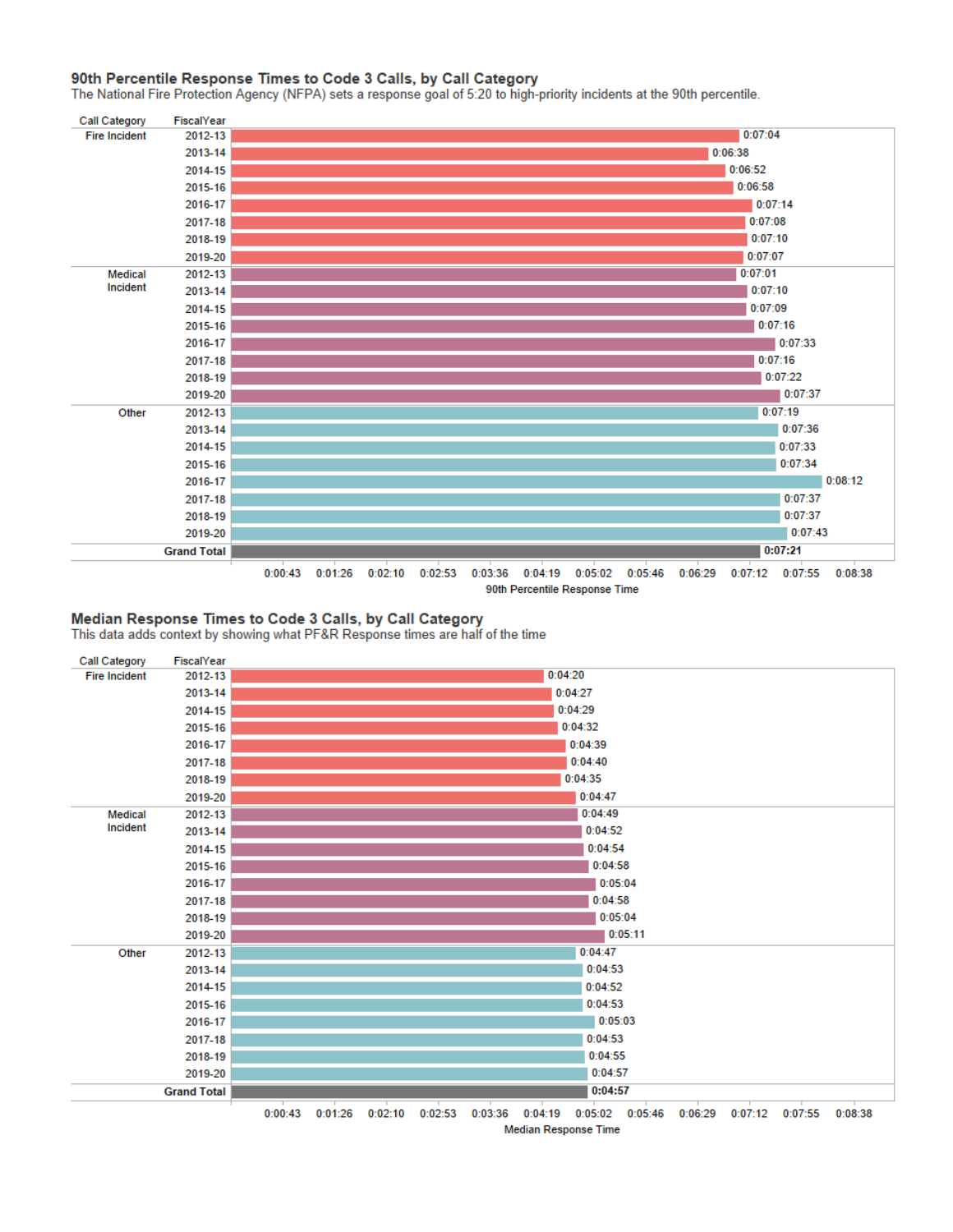# **Prior Year Reduction at Fire Station 23**

As part of FY 2019-20 Budget Development, budget guidance directed bureaus to absorb a 1% reduction in their General Fund appropriation. PF&R submitted a reduction totaling \$798,468 and 6.0 FTE via the elimination of one Rapid Response Vehicle. Council determined that reduction unacceptable and directed PF&R to submit an alternative reduction package.

The package that was ultimately submitted and accepted by Council was a 2.0 FTE reduction from Station 23 (SE Powell and 13<sup>th</sup>), which reduced its staffing from a 4-person engine company on one shift and an RRV on the other two, to one RRV on all three shifts. This was in addition to a reduction to their External Materials & Services budget of \$20,341, resulting in a total reduction of \$302,832. The original RRV reduction was restored.

|        | AII CAGINDIC OF THE ORIGINI ZO OCHEGUIE HOM OUNE ZO IV TO MOVEMBER ZO I A |        |         |           |          |        |                 |  |  |  |
|--------|---------------------------------------------------------------------------|--------|---------|-----------|----------|--------|-----------------|--|--|--|
|        | <b>Sundav</b>                                                             | Mondav | Tuesdav | Wednesdav | Thursdav | Fridav | <b>Saturdav</b> |  |  |  |
| Week 1 | Closed                                                                    | Closed | Closed  | Closed    | Closed   | Closed | Closed          |  |  |  |
| Week 2 | Closed                                                                    | Closed | Closed  | Closed    | Closed   | Closed | Closed          |  |  |  |
| Week 3 | Closed                                                                    | Closed | Closed  | Closed    | Closed   | Closed | Closed          |  |  |  |

An example of the Station 23 Schedule from June 2010 to November 2017

An example of the Station 23 Schedule from November 2017 to January 10, 2018

|        | Sundav     | <b>Monday</b> | Tuesdav    | Wednesdav  | <b>Thursdav</b> | <b>Fridav</b> | <b>Saturdav</b> |
|--------|------------|---------------|------------|------------|-----------------|---------------|-----------------|
| Week 1 | <b>RRV</b> | <b>RRV</b>    | <b>RRV</b> | <b>RRV</b> | <b>RRV</b>      | <b>RRV</b>    | <b>RRV</b>      |
| Week 2 | <b>RRV</b> | <b>RRV</b>    | <b>RRV</b> | <b>RRV</b> | <b>RRV</b>      | <b>RRV</b>    | <b>RRV</b>      |
| Week 3 | <b>RRV</b> | <b>RRV</b>    | <b>RRV</b> | <b>RRV</b> | <b>RRV</b>      | <b>RRV</b>    | <b>RRV</b>      |

#### An example of the Station 23 Schedule from January 12, 2018 to June 30, 2019

|        | Sundav          | <b>Monday</b>   | Tuesdav         | Wednesdav       | Thursdav        | Fridav          | <b>Saturdav</b> |
|--------|-----------------|-----------------|-----------------|-----------------|-----------------|-----------------|-----------------|
| Week 1 | <b>RRV</b>      | <b>RRV</b>      | 4-Person Engine | <b>RRV</b>      | <b>RRV</b>      | 4-Person Engine | <b>RRV</b>      |
| Week 2 | <b>RRV</b>      | 4-Person Engine | <b>RRV</b>      | <b>RRV</b>      | 4-Person Engine | <b>RRV</b>      | <b>RRV</b>      |
| Week 3 | 4-Person Engine | <b>RRV</b>      | <b>RRV</b>      | 4-Person Engine | <b>RRV</b>      | <b>RRV</b>      | 4-Person Engine |

An example of the Station 23 Schedule after July 1, 2019

|                   | Sundav     | <b>Monday</b> | Tuesdav    | Wednesday  | Thursday   | <b>Fridav</b> | <b>Saturday</b> |
|-------------------|------------|---------------|------------|------------|------------|---------------|-----------------|
| Week <sub>1</sub> | <b>RRV</b> | <b>RRV</b>    | <b>RRV</b> | <b>RRV</b> | <b>RRV</b> | <b>RRV</b>    | <b>RRV</b>      |
| Week 2            | <b>RRV</b> | <b>RRV</b>    | <b>RRV</b> | <b>RRV</b> | <b>RRV</b> | <b>RRV</b>    | <b>RRV</b>      |
| Week 3            | <b>RRV</b> | <b>RRV</b>    | <b>RRV</b> | <b>RRV</b> | <b>RRV</b> | <b>RRV</b>    | <b>RRV</b>      |

It is important to note that Fire Station 23 was closed from June 2010 through November 2017, until the Fire Bureau made an operational decision to re-open the station by redeploying the RRV that was formerly located in FMA 19 (Mount Tabor). In January 2018, PF&R reached an agreement with Gresham Fire to operate a 2-person RRV out of Station 31, essentially freeing up two PF&R firefighters. Those two positions were moved to Station 23 so that it could move one of the three shifts to have a 4-person engine response rather than a 2-person RRV response (the other two shifts remained a 2-person RRV response). Station 23 operated with a 4-person engine company on one shift for approximately 18 months – from January 11, 2018 until July 1, 2019.

An analysis of fire call data through February 26, 2020 shows that 90<sup>th</sup> percentile response times in FMA 23 have decreased for "Fire" and "Other" calls from the prior year. However, 90<sup>th</sup> Percentile response times for Medical calls have increased 10 seconds from the prior year—but remain 12 seconds faster than FY 2017-18 response times.

FMA 23 is readily served by adjacent FMAs, and still benefits from the RRV deployed out of its home station. These factors have seemingly allowed the bureau to sustain service levels in FMA 23. Nevertheless, the bureau has plans to conduct a full risk analysis of FMA 23 in the coming months to determine the optimal staffing of its Fire Station 23. For context, FMA 23 covers 1.6% of the population served by all FMAs and has a vulnerability risk index of 7.5 out of 16 (16 being most vulnerable) based on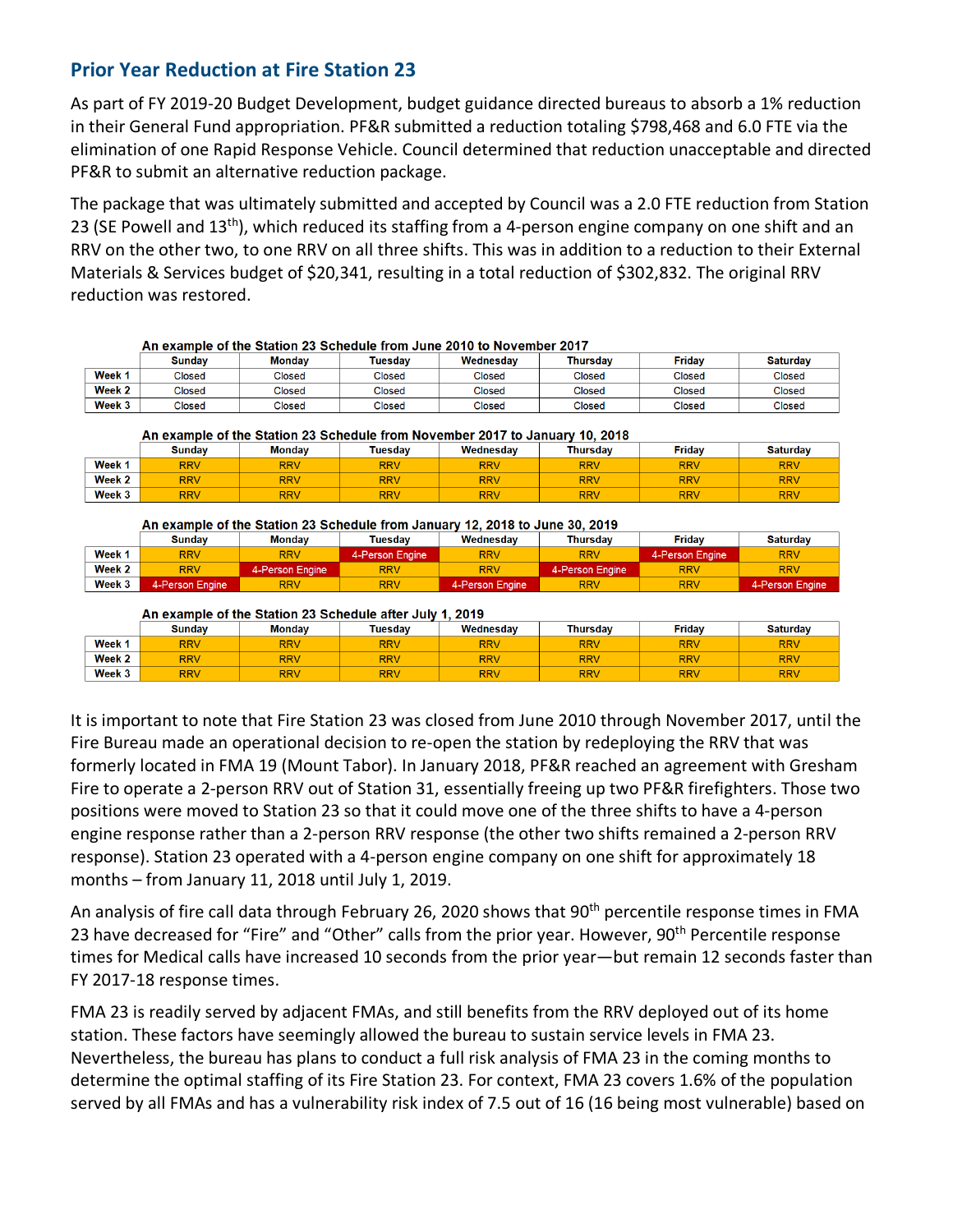a geospatial analysis using the Bureau of Planning & Sustainability's methodology for vulnerability risk analysis.<sup>[2](#page-6-0)</sup>



*Fire Management Area (FMA) boundaries overlaid on BPS' Vulnerability Risk Index map visualizes FMA 23's aggregate score of 7.5*

<span id="page-6-0"></span><sup>&</sup>lt;sup>2</sup> The BPS Vulnerability Risk methodology considers what proportion of the population that are renters, come from communities of color, are greater than 25 years old and do not have minimum educational attainment of a 4-year degree, and households at or below 80% of the median family income (MFI). A detailed description of the methodology can be found here: <https://beta.portland.gov/sites/default/files/2020-01/2012-vulnerability-analysis.pdf>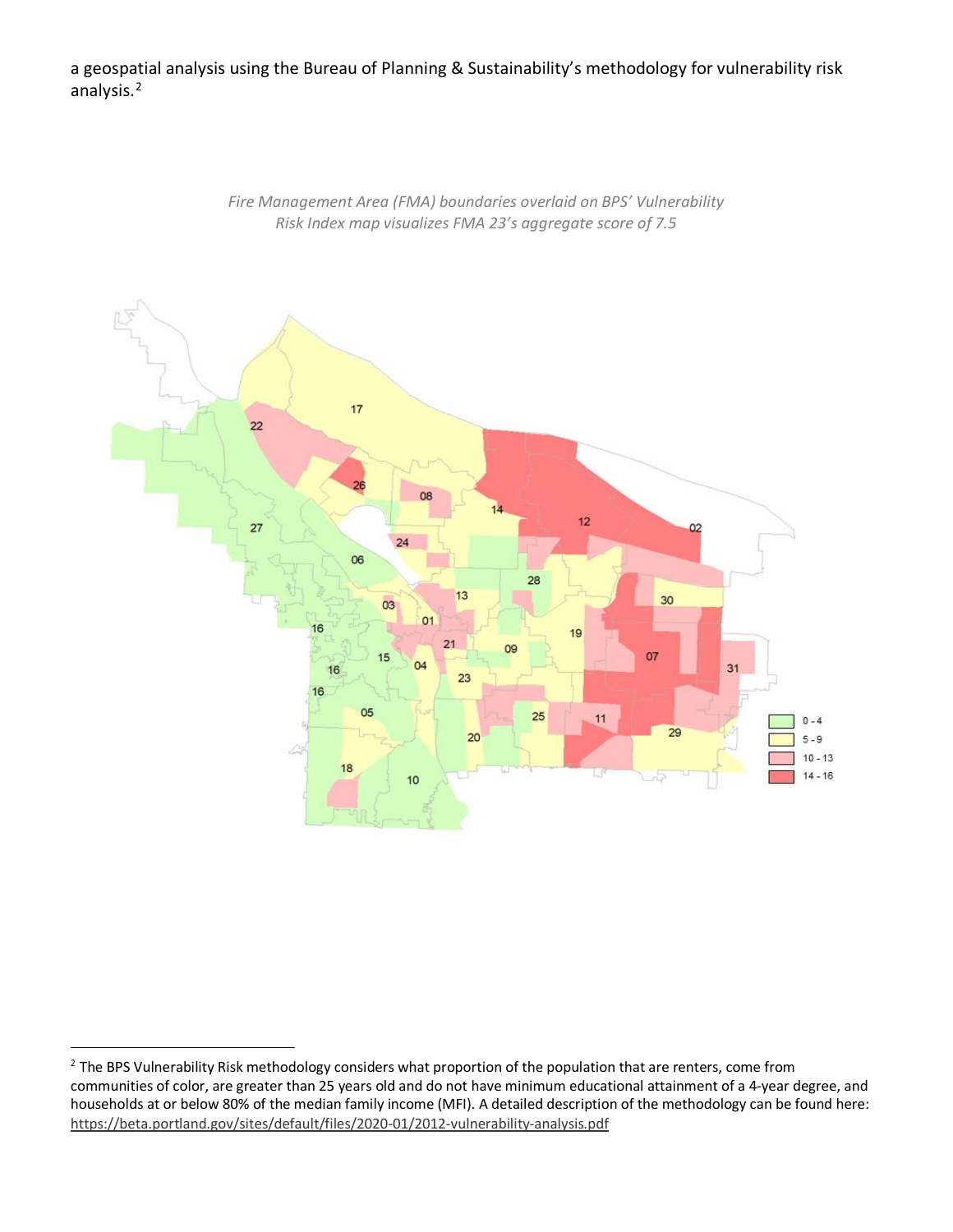### 90th Percentile Response Times in Fire Management Area 23

FY 2019-20 Data is through February 26, 2020.



From June 2010 to November 2017 Fire Station 23 was CLOSED

From November 2017 through January 10, 2018, Fire Station 23 was staffed with an Rapid Response Vehicle ONLY From January 11, 2018 through June 30, 2019 Fire Station 23 was staffed with an RRV on two shifts and a 4-person engine company on the other shift. From July 2019 until today, Fire Station 23 has been staffed with an RRV ONLY

The dashed line represents the All FMA, All Calls average of 7:21 from July 1, 2012 through June 30, 2019.

# **Expansion of the CHAT Program**

#### **Program Background**

The FY 2019-20 [Requested Budget analysis by the City Budget Office](https://www.portlandoregon.gov/cbo/article/714552) recommended that PF&R examine the potential benefits for internally realigning a Community Healthcare Assessment Team (CHAT) program expansion due to its ability to reduce the number of 911 calls (and subsequent dispatches) from "high utilizers" — individuals who call 911 three or more times per month. While difficult to measure the counterfactual, prior analysis shows with medium confidence that the intervention of deploying 1.0 FTE to focus on CHAT work (using a case worker deployment model to meet with high utilizers to help coordinate care and educate them on the appropriate use of 911) reduces incident workload generated by high utilizers by 50%, or roughly 381 calls annually. Assuming straight-line scalability (1 CHAT member x 381 call reduction), the expansion to four positions has the potential to reduce the number of 911 calls (and subsequent dispatches) by 1,524 calls per year, a roughly 1% reduction in workload for four-person fire companies.

This initiative has grown from being a pilot program on the periphery of PF&R to a pillar of PF&R service delivery and a major initiative of Chief Sara Boone, who wishes to build out the bureau's community health capacity. PF&R's ability to provide pre-hospital care within their existing emergency response model lends them an interface with community members who may require a more tailored approach for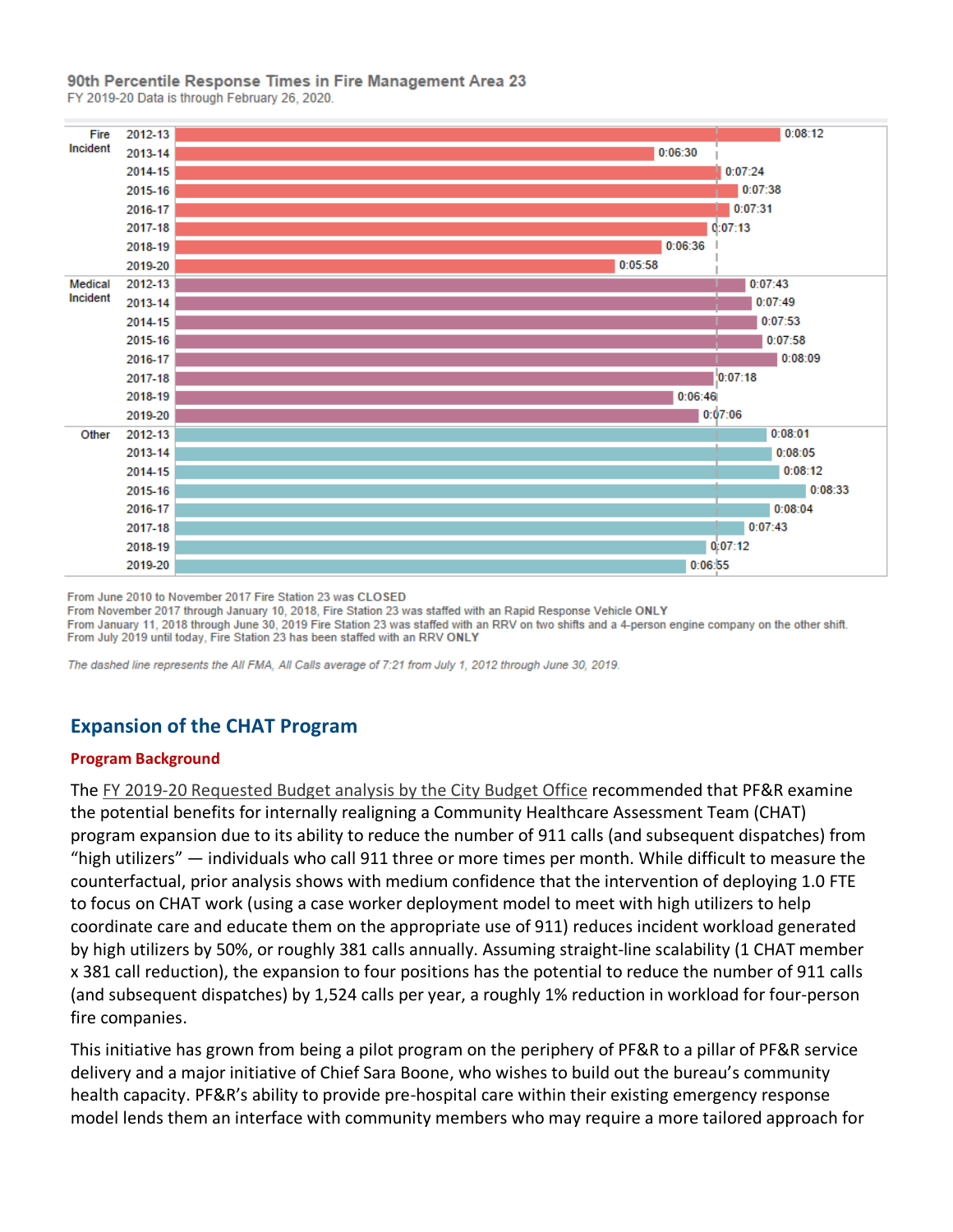receiving healthcare. Thus, high utilizers are often referred to the CHAT program by firefighters who are dispatched to their calls.

The bureau has already internally realigned a firefighter position from the Training & Emergency Medical Services division and reclassified it as an EMS Specialist within the Chief's Office to add a second person dedicated to the program. PF&R's requested base budget for FY 2020-21 expands the CHAT program from 2.0 FTE to 4.0 FTE, allowing PF&R to deploy one CHAT member to each of its four battalions. The bureau was able to absorb this programmatic expansion by allocating strong revenue growth generated by the Prevention Division and reducing its external materials and services inflationary budget factor from 3.6% to 2.0%. It should be noted that currently one of these positions is working half their time on the Portland Street Response pilot and half the time working with high utilizers and the houseless community. The bureau anticipates that when the Portland Street Response pilot starts, it will be funded with the \$500,000 in policy set-aside for the program, and the bureau will have four dedicated CHAT positions.

# **Program Potential**

According to the bureau, one of the short-term goals of the CHAT program expansion is to provide a proof of concept that generates the interest, support, and financial investment of outside payers. By expanding this program within the bureau's existing resources, PF&R will be able to develop a strong business case using outcome data generated while the program scales up. Potential external revenue sources include:

- Proposed plans for contracts, partnerships, and collaborations with health care entities, insurance entities, and the business community.
- Value-based Payment (VBP) from
	- o Medicaid funding in passed-through Coordinated Care Organizations (CCOs), and;
	- o Medicare funding passed through Kaiser Permanente, Regency Blue Cross, Providence Health Plan, HealthNet, and UnitedHealthcare.
- Community Health grant opportunities.

CBO supports these efforts and looks forward to further data on outcomes and potential revenue sources.

# **Prevention Division Revenues and Addition of a Senior Investigator**

# **Prevention Division Revenue**

The Prevention Division, led by the Fire Marshal, houses all functions aimed at mitigating fire risk, including Fire & Life Safety Plan Review and Permitting, Code Enforcement, Harbor Master, Fire Arson and Investigation, and Public Education and Communications. The division has seen a substantial growth in workload since 2011-12, with plan reviews and permits alone rising over 25% in addition to the number of code enforcement inspections and re-inspections it conducts rising 35%, from 24,980 in FY 2015-16 to 33,775 in FY 2018-19.

PF&R projects that the division will generate \$5.5 million in revenue in FY 2019-20, \$900,000 higher than the budgeted amount of \$4.6 million. The revenue is generated from plan review, code enforcement, and special use permit fees (arrayed in the table below). The bureau has high confidence regarding these projections, citing the Bureau of Development Services' base-case scenario that assumes 2.7%, -3.0%, -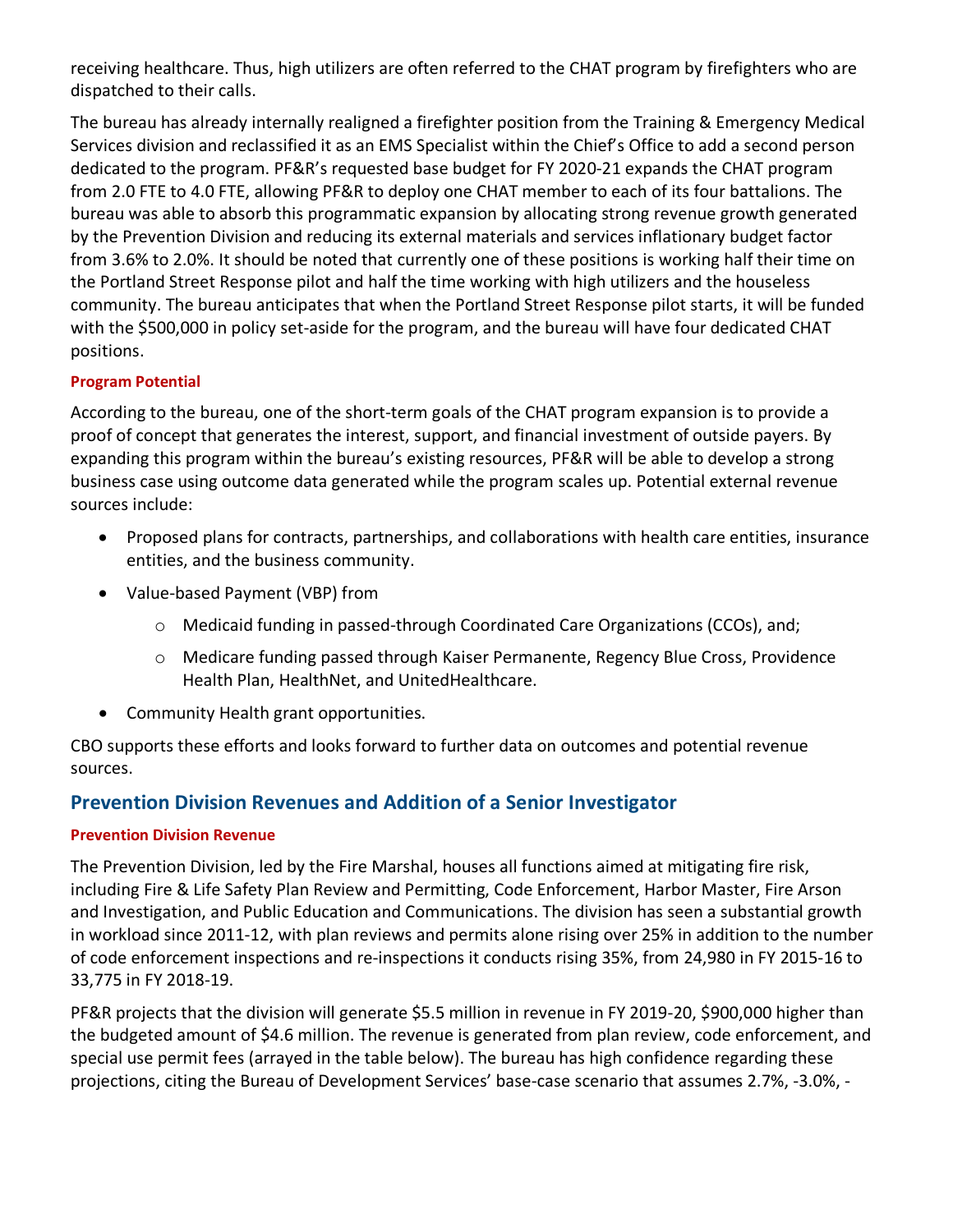### **Portland Fire & Rescue | Prevention Division Revenues**

FY 2011-12 through January of Current FY 2019-20



1.0%, 4.2%, and 3.5% growth over the next five years, starting with FY 2020-21. The negative forecast numbers in Years 2 and 3 do not include anticipated major projects, such as the planned Portland Airport expansion, which will generate substantial plan review and permit revenues. Should projected revenue not be realized, the bureau would hold vacancies within the division to reduce costs accordingly.

### **Addition of a Senior Investigator to the Fire Investigations Unit (FIU)**

Citing higher-than-anticipated revenues, the bureau is realigning existing resources within its base budget to add a Senior Investigator to the Fire Investigations Unit (FIU), which absorbed a staff reduction in 2013. The Senior Investigator will provide day-to-day oversight of the Fire Investigations Unit, which currently has seven permanently assigned team members. Adding this position will enable the FIU to more efficiently handle the day-to-day operations, including equipment procurement, project assignment, scheduling (including overtime), and vehicle maintenance. The addition of this investigator may also result in a reduction of overtime, as they are an additional resource available to respond to a fire scene or provide on-call coverage. The bureau created "Average number of cases per investigator" as a performance measure assigned to the Prevention Division program offer to measure the impact of this position.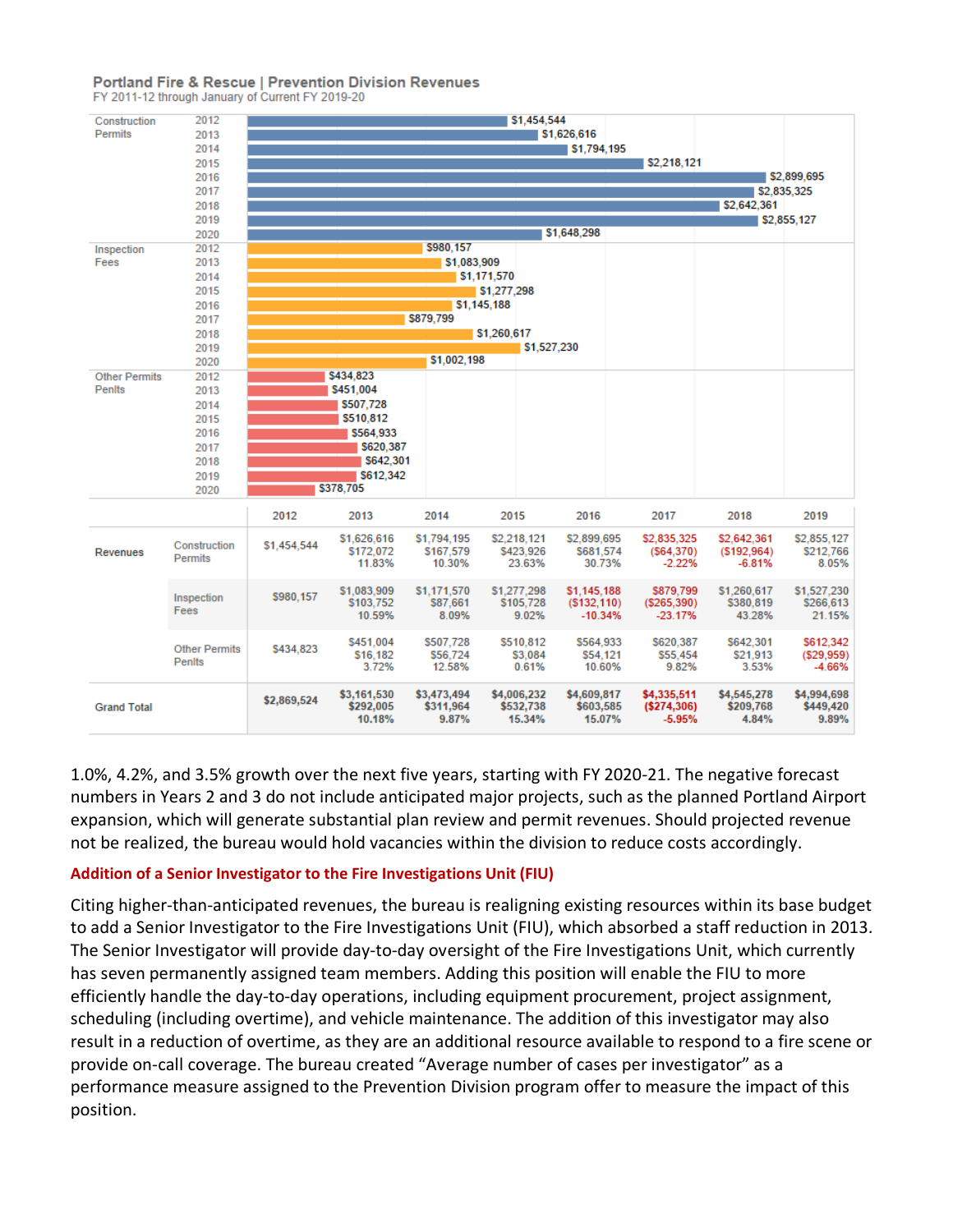# **Health & Wellness Initiative**

# **Efforts to Date**

PF&R received \$142,084 in one-time, General Fund discretionary resources and 1.0 FTE in position authority to hire a Health & Wellness coordinator in the FY 2018-19 Adopted Budget. The bureau's FY 2020-21 Requested Budget includes a base budget realignment to provide permanent funding to sustain this position. The Health & Wellness coordinator is responsible for planning, organizing, managing, and evaluating the bureau's Occupational Health & Wellness Program. The program includes scheduling and maintaining a database for all occupational health and fitness data such as blood pressure, muscular strength, endurance testing, flexibility and body composition (gathered by providing annual occupational health and fitness testing for firefighters); liaising with the Bureau of Human Resources' Benefits program; coordinating and administering the firefighter Wellness-Fitness Initiative assessments; coordinating and administering exercise equipment repairs and replacement; and counseling fire fighters on sensitive issues. The Health & Wellness coordinator is also the main interface and primary contact between the bureau and the OHSU-contracted medical director discussed below.

PF&R contracted with Oregon Health & Science University (OHSU) for the provision of Medical Director Services in accordance with the National Fire Protection Agency's standard on comprehensive occupational medical program for fire departments (NFPA 1582). Chapter 4 of this code states that "fire departments shall have an officially designated physician who shall be responsible for guiding, directing, and advising the members with regard to their health, fitness, and suitability for duty."<sup>[3](#page-10-0)</sup> The NFPA code also lays out specific firefighter health examination parameters, which the medical director will administer (NFPA 1582, Chapter 7.4).The cost of the intergovernmental agreement with OHSU is \$60,000 per year, not to exceed \$225,000 over three years, which the bureau has absorbed into its base budget using increased Prevention revenues and reducing their external materials and services inflation factor. However, it is possible that the bureau may generate enough cost savings from this initiative to eventually fund the Occupational Health & Wellness program in its entirety. For context, in FY 2018-19 the bureau lost the equivalent of 11.0 FTE to on-duty injuries, up from 7.7 FTE the year prior and 5.0 FTE higher than the bureau's strategic target of 6.0 FTE.

### **Potential Outcomes**

PF&R anticipates that the contract with OHSU for Fire Department Physician Duties in accordance with NFPA 1582 as well as the addition of an internal health and wellness coordinator will result in improvements in firefighter health (tracked using metrics gathered during NFPA physicals); reductions in injuries and time lost to injuries (and ensuing overtime costs); reductions in the overall risk for cardiovascular disease and sudden cardiac death or injury; an increase in the number of firefighters with a designated primary care physician; and an annual medical screening rate greater than 90%. The development of a program like this demonstrates how a one-time investment can generate significant long-term savings while improving outcomes.

# **Development of a Capital Improvement Program**

# **Citywide Policy**

City Financial Policy 6.11[4](#page-10-1) groups capital assets into "Tangible Assets" and "Intangible Assets" and requires all assets within these parameters to be capitalized. PF&R has many assets that fall under this

<span id="page-10-0"></span><sup>&</sup>lt;sup>3</sup> NFPA 1582, Chapter 4.1.3. [http://www.iaff140.org/Docs/NFPA%201582.pdf.](http://www.iaff140.org/Docs/NFPA%201582.pdf) Page 10.

<span id="page-10-1"></span><sup>4</sup> City of Portland FIN 6.11.<https://www.portlandoregon.gov/citycode/article/130469>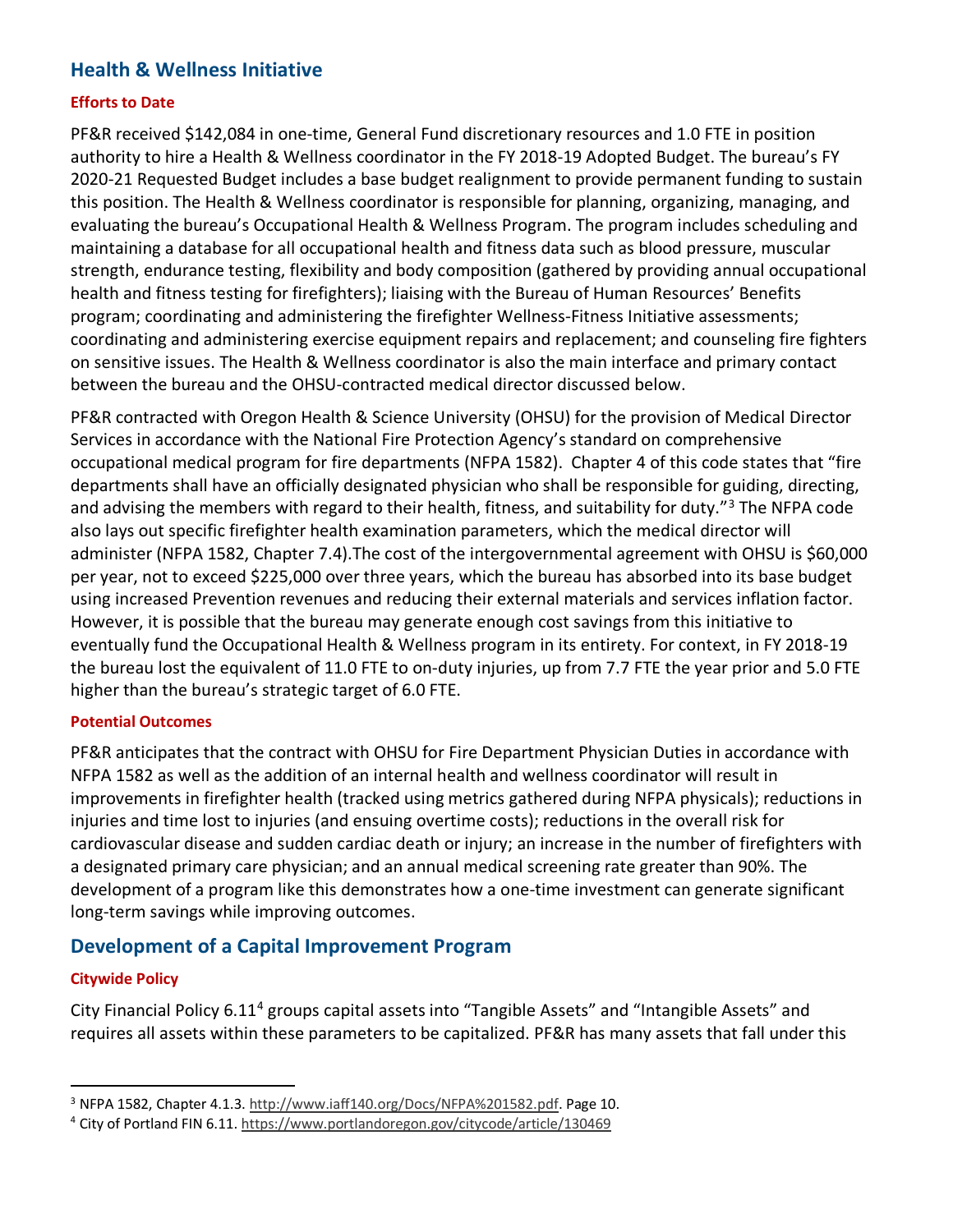definition, including apparatus, facilities, equipment, and computer software.

Furthermore, City Financial Policy 2.03<sup>[5](#page-11-0)</sup> states that "Each bureau that owns or manages capital assets or equipment shall develop and maintain a Capital Improvement Plan (CIP) that identifies the individual capital acquisitions, projects or procurements necessary to meet planned levels of service." In addition, the policy states that "At the time a new capital asset or equipment is planned in the CIP or requested through the Requested Budget, bureaus shall estimate the full operations and maintenance (O&M), major maintenance, and lifecycle replacements costs for that asset.<sup>[6](#page-11-1)</sup> A funding plan for the O&M, major maintenance, and lifecycle replacement costs shall be included as part of the Adopted Budget."

### **Fund Creation and Capital Improvement Plan Development**

As part of FY 2019-20 Budget Adoption, the bureau created the Fire Capital Fund (Fund 405). The fund enables the bureau to sequester resources from one-time or ongoing appropriation to fund the outlays related to its capital assets, which have been detailed in their Requested Budget document.

For example, in FY 2018-19 Portland Fire & Rescue received a total of \$4.5 million – including \$2.5 million in General Fund discretionary resources (including carryover) – to fund the replacement of the Self-Contained Breathing Apparatus (SCBA) equipment. The total cost of the procurement was just over \$4.5 million; however, the bureau received \$1.05 million in credit from the vendor for the trade-in of the existing equipment, bringing the total cost to roughly \$3.5 million and leaving \$307,000 in General Fund Discretionary resources available from the original appropriation<sup>[7](#page-11-2)</sup>. In the FY 2019-20 Fall Supplemental Budget, Council approved setting aside this remaining funding to seed future lifecycle replacement costs of the SCBA equipment, in alignment with financial policy. Assuming a replacement cost of \$5 million (2% compounding interest based on \$3.86 million over a 14-year replacement cycle), and accounting for the \$307,000 reserved for the equipment, the bureau should reserve \$320,000 annually to fully fund the next replacement cycle. In their FY 2020-21 requested budget, the bureau is allocating \$75,000 of its existing, ongoing General Fund appropriation into this subfund to defray the cost of the future replacement. CBO lauds this initial effort and recommends the bureau look for ways to further supplement this reserve with incremental increases in ongoing allocations as well as one-time deposits into reserves which may be processed based upon anticipated year-end spending during the Spring BMP.

PF&R also has \$7.6 million set aside in the General Reserve Fund (Fund 210) to fund the replacement of all their engines, trucks, and other apparatus over the next ten years. The bureau plans to request this amount be moved from the General Reserve Fund to the Fire Capital Fund's "Apparatus Replacement" subfund in the Spring BMP. This reserve was generated during the life of the Fire Apparatus Replacement GO Bond (2010 to 2015), a five-year period during which the bureau was able to use a local option levy to replace its emergency apparatus. During that time, the bureau sequestered its regular ongoing apparatus replacement allocation of \$1.8 million annually into the General Reserve subfund to extend the ability to fully fund apparatus replacement needs beyond the life of the Bond. By moving the cash from under OMF management in the General Reserve Fund and into PF&R's portfolio of assets under management in the Fire Capital Fund allows the bureau to draw from this reserve without requiring Council approval. Because the bureau conducted and transposed the analysis necessary to forecast, plan, and manage its apparatus assets internally into a public Capital Improvement Plan, CBO again stands on the principle of FIN 2.03 in recommending this practice.

<span id="page-11-0"></span><sup>5</sup> City of Portland FIN 2.03.<https://www.portlandoregon.gov/citycode/article/200789>

<span id="page-11-1"></span><sup>6</sup> City of Portland FIN 2.03.02 Operations and Maintenance Costs[. https://www.portlandoregon.gov/brfs/article/531021](https://www.portlandoregon.gov/brfs/article/531021)

<span id="page-11-2"></span> $^7$  The actual remainder was closer to \$1 million, of which Council appropriated roughly \$650,000 to other policy efforts during FY 2019-20 Approved Budget Adoption, leaving the balance of \$307,000.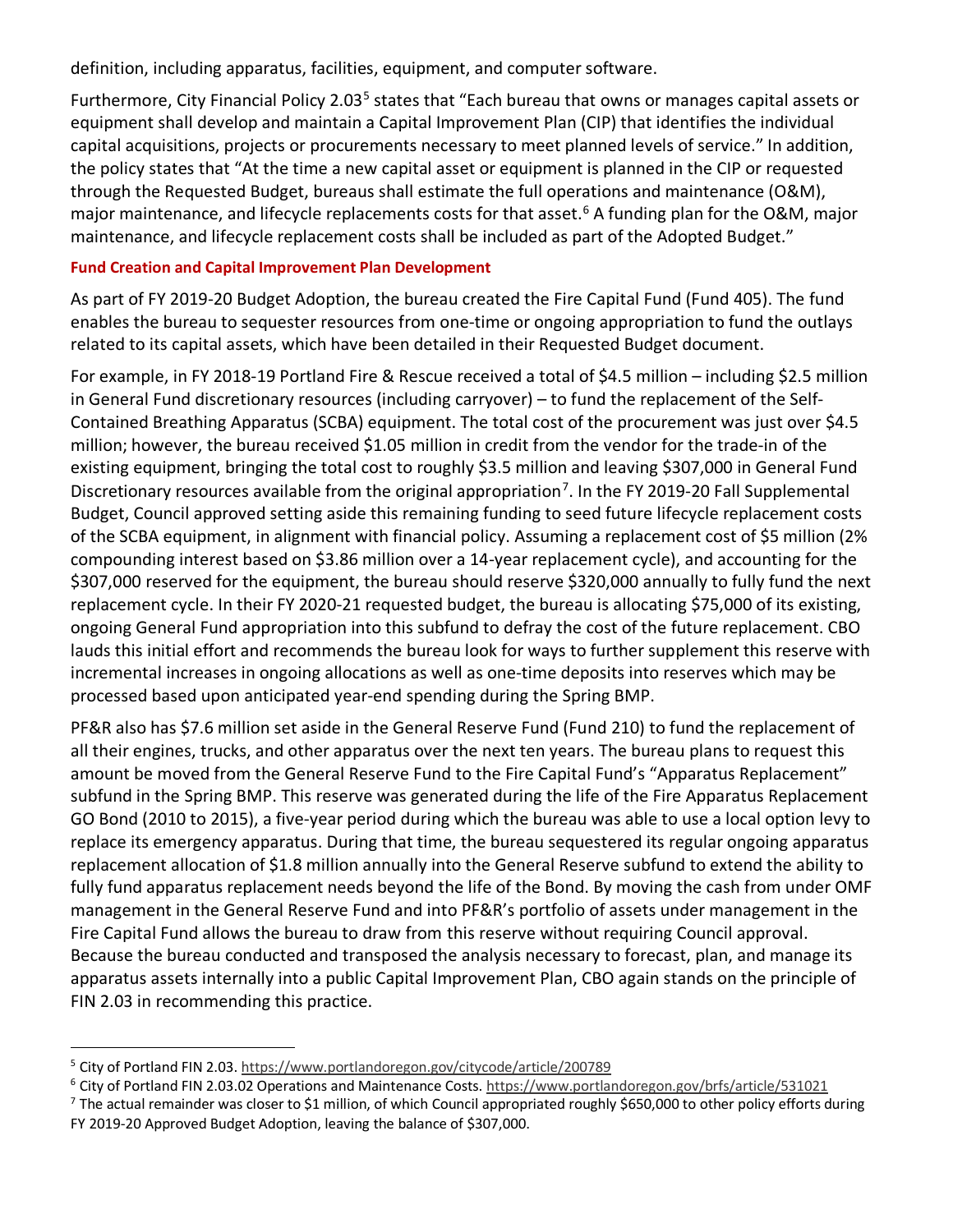The bureau projects \$1 million in unfunded annual major maintenance based on analysis of current assets and scheduled life-cycle replacement costs related to facilities (the bureau manages all its fire stations as well as a training, logistics, and prevention center) and personal protective equipment. This amount may compound in outyears if it goes unaddressed. The bureau notes that the trade-offs of funding a deficit of this magnitude would result in substantial reductions to current programs, such as a Rapid Response Vehicle or the CHAT program, which would likely inhibit the bureau from sustaining current service levels.

The bureau's CIP also assumes a General Obligation Bond to fund the replacement of its Code Enforcement Office (\$15.2 million), a Logistics Center Relocation (\$44.7 million), and a Training Center Upgrade (\$33.2 million) totaling \$93.1 million or 85% of the current \$109.1 million CIP plan. Should the revenues from such a bond not be realized, the bureau would experience a substantial increase in capital outlay obligations related to its aging facilities.

# **Portland Street Response**

Council approved a Portland Street Response pilot out of Fire Station 11 in the Lents neighborhood in November 2019. The pilot was projected to cost \$500,000, equivalent to the amount of one-time General Fund discretionary dollars the Council placed in Policy Set-aside as part of the 2019-20 budget adoption. Ongoing funding for this project has not yet been identified or appropriated.

Planning for the pilot is ongoing, including protocol development, training, and professional services procurement. It is unclear at this moment if the pilot will have secondary impacts on PF&R service delivery, such as reduced dispatches for four-person fire companies. The bureau anticipates that the larger share of calls for the pilot will be calls that would have normally resulted in a Portland Police Bureau dispatch.

# **Senate Bill 507**

Senate Bill 507<sup>[8](#page-12-0)</sup> may increase disability claims for PTSD and Acute Stress Disorder to eligible fire fighters by shifting the burden of proof from the claimant to the insurer. FPDR anticipates increased costs related to claims under this new statute, but projects that these costs can absorbed into the existing budget and five-year forecast for FPDR Fund. At this time, a formal analysis of potential costs related to claims that might be filed annually has not been feasible with existing data. FPDR notes that it would likely be able to absorb those higher costs within fund contingency (\$11.5 million) in FY 2020-21, assuming it utilizes its entire existing disability benefit budget of \$7.2 million

However, to the extent that this new policy affects leave taken by sworn staff, there could be an impact on the Fire operating budget as it will have to back-fill this leave with overtime.

# **DECISION PACKAGES**

PF&R submitted four decision-packages for consideration as part of the Capital Set Aside process. Submitting and evaluating Capital Set Aside requests underwent a new pilot process this year whereby all requests were required to produce a business case analysis quantifying the comprehensive costs and benefits of the proposal. Each analysis produces a benefit-cost ratio and additional information to communicate and demonstrate the benefits of the proposal.

<span id="page-12-0"></span><sup>&</sup>lt;sup>8</sup> SB 507 "Relating to occupational diseases for purposes of workers' compensation for certain workers; and prescribing an effective date." Effective Date September 29, 2019.

<https://olis.leg.state.or.us/liz/2019R1/Downloads/MeasureDocument/SB507/Enrolled>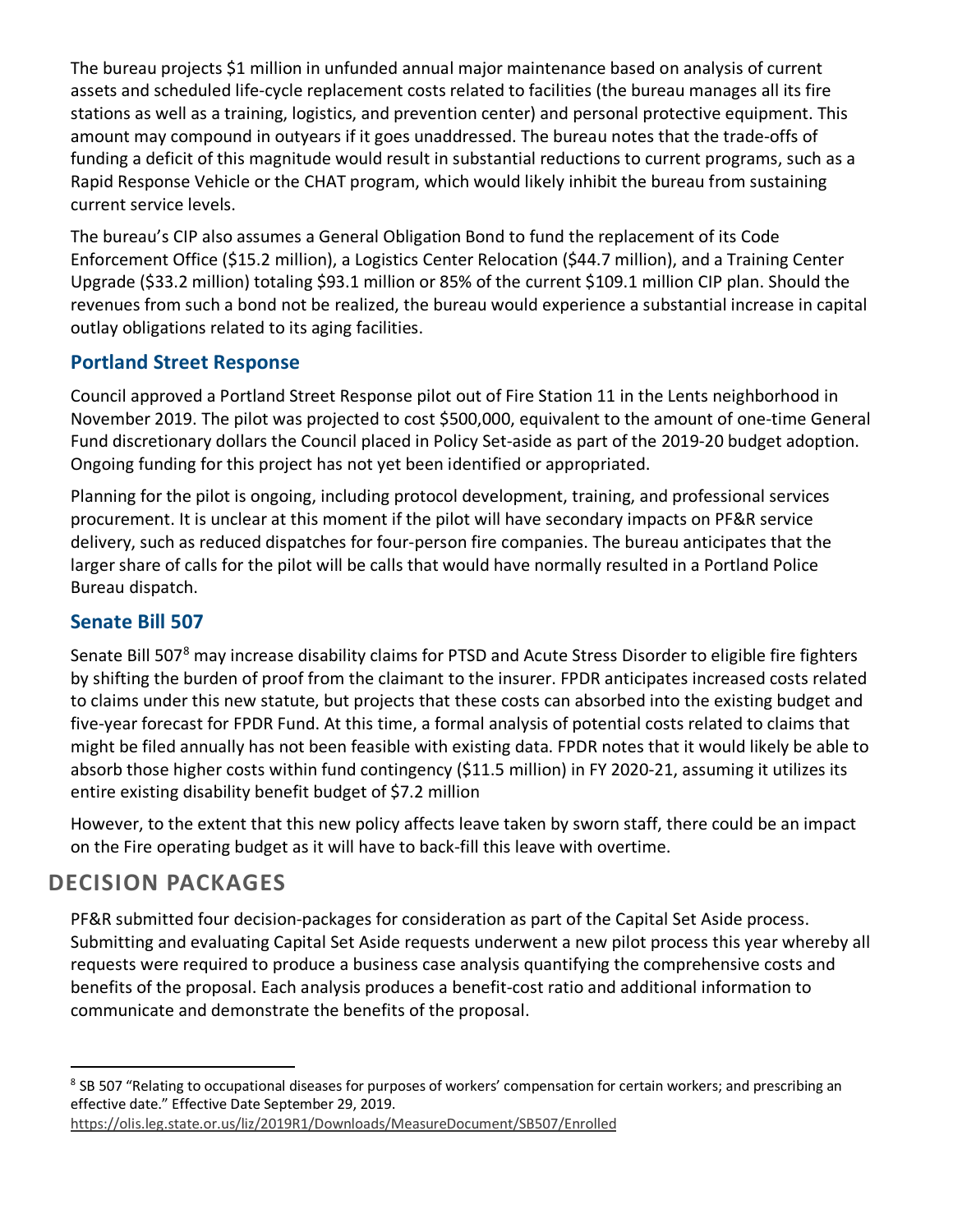# **Station 12 Roof Replacement (Capital Set-aside)**

*FR\_9649, \$150,000, 0.00 FTE*

### **Request Summary**

The Fire Bureau is requesting \$150,000 in Capital-set aside General Fund resources to replace the roof at Fire Station 12. The roof has routine leaks and has required multiple repairs totaling more than \$50,000 over the last 10 years.

### **Offset Summary**

*Capital Set-aside requests did not require an offset.*

### **CBO Analysis**

The Fire Bureau has historically relied on funding from a 1998 Facilities general obligation bond and capital set-aside resources to fund roof replacements and other facilities requirements. The bureau currently has \$150,000 in Capital Outlay budget dedicated to this project, but also identified a \$1 million annual ongoing facilities maintenance deficit. Should the bureau not receive capital set-aside dollars for this project, the project would be funded by reductions in other parts of the bureau's Facilities Capital Improvement Plan, including building system replacements and other station improvements. Any additional allocation towards facilities maintenance would come at the expense of other Fire Service programs (such as a rapid response vehicle or CHAT program reduction).

The business case analysis provided by the bureau for this project communicates a benefit to cost ratio of 6.81 to 1. The benefits of this proposal are predominantly related to an average annual lives saved and average annual property value saved calculation. The bureau quantified an "avoided service disruption" benefit of \$806,000 in year 10, based on an analysis of the annual value of Station 12 to FMA 12 (based on the aforementioned value of human life and value of buildings in the area), assuming a 20% decline in service due to the delayed response times from other stations responding in the FMA. The bureau would also save approximately \$40,000 in avoided damages and emergency repairs.

CBO has identified the following criteria that make this a high-value request

- The project has a relatively low cost compared to other capital set-aside requests.
- The project has a high likelihood of being completed in the next fiscal year.
- The newly-installed roof would have a 20-year water-tight warranty, thus would reduce ongoing maintenance needs and thus generate cost savings for the bureau in outyears, reducing their \$1 million facilities maintenance deficit.

CBO recommends this request.

### **CBO Recommendation: \$150,000 one-time**

# **Training Pavement (Capital Set-aside)**

*FR\_9651, \$580,000, 0.00 FTE*

### **Request Summary**

The Fire Bureau is requesting \$580,000 in one-time funds to repave the grounds at its Training Center. The asphalt at the training center is more than 40 years old and is subjected to heavy use from fire trucks, engines, and other equipment on a frequent basis.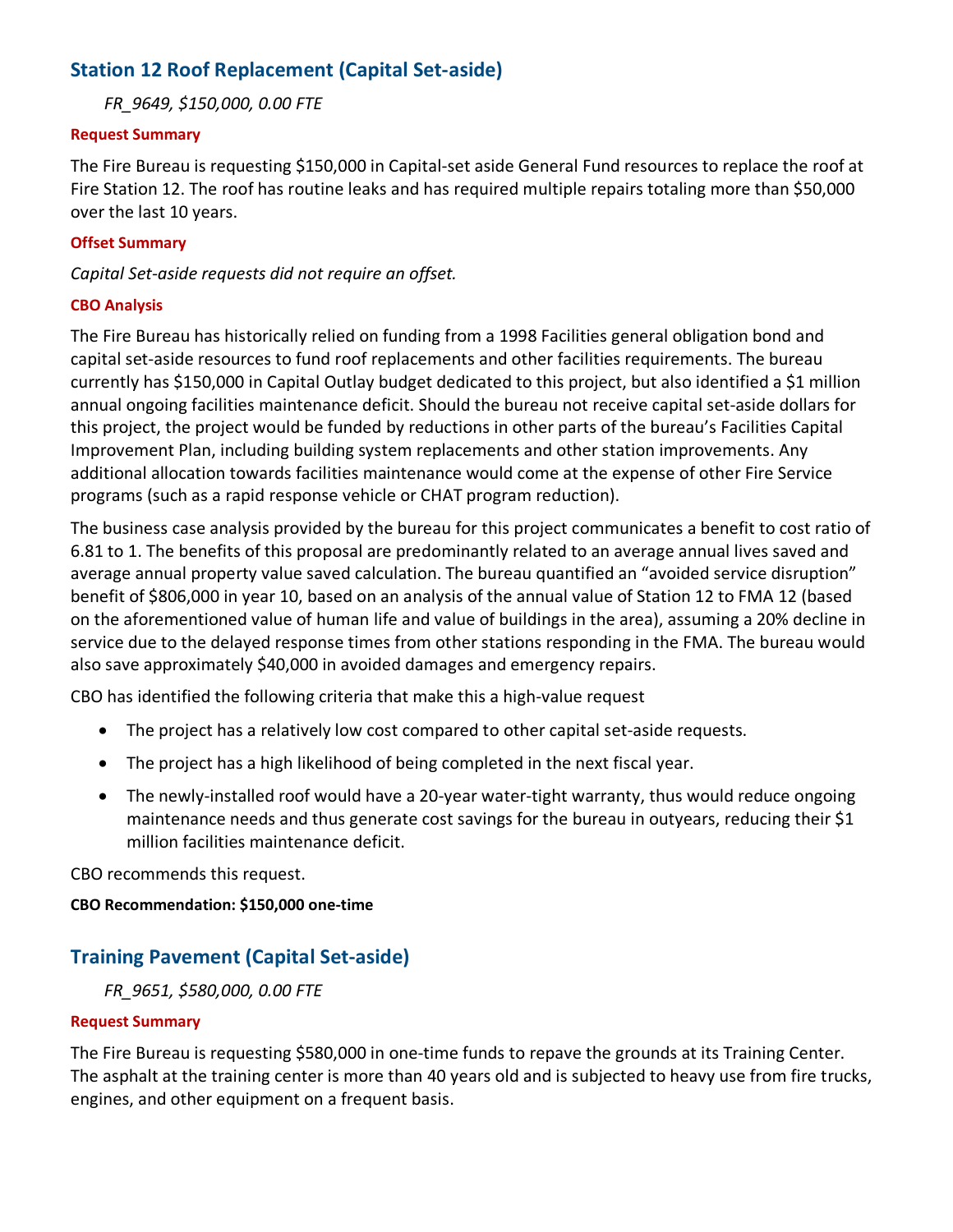The damage has allowed suppression chemicals used in training to seep through the pavement into the groundwater of the City's secondary water supply—circumventing the filtration system. An August 2018 groundwater analysis by BES showed elevated concentrations of contaminants.

### **Offset Summary**

*Capital Set-aside requests did not require an offset.*

# **CBO Analysis**

The business case analysis provided by the bureau for this project communicates a benefit to cost ratio of 2.13 to 1. The benefits of this proposal are predominantly related to avoided loss in training productivity, avoided injuries, avoided wear and tear to Fire apparatus, and improved runoff and watershed protection. The bureau's analysis assumes a public value of \$87,641 in the first year after the paving, driven primarily by a \$70,000 (79%) valuation of the improved watershed protection.

CBO acknowledges that both the training facility and the training grounds are in a state of disrepair and require substantial investment to be brought up to acceptable levels. PF&R has conducted consultant reports confirming that the bureau's needs exceed the current facility's capacity. To address this, PF&R has done polling to scope the feasibility of pursuing a GO Bond to develop new sites and facilities, due to the greater-than-\$100 million in need across their Training, Prevention, and Logistics facilities. The bureau cites this potential bond funding as the only feasible option to fully address their facilities needs and will likely pursue such an effort in the coming years.

While the bureau cites the potential for groundwater contamination (currently mitigated by not using harmful chemicals during training), injuries (none to date), and damage to apparatus (the bureau trains with end-of-lifecycle trucks and engines) the risks of not funding this project are relatively low. Additionally, there exists a high likelihood that the bureau will receive bond funding in the coming years to replace the facility. For these reasons, CBO does not recommend this request.

CBO recommends PF&R work with the Bureau of Transportation to determine the cost and feasibility of having PBOT conduct maintenance on the pavement, which may prove a more economical option, while the bureau pursues a permanent solution via GO bond.

### **CBO Recommendation: \$0.00 one-time**

# **Generator Replacement (Capital Set-aside)**

*FR\_9653, \$375,000 , 0.00 FTE*

### **Request Summary**

The Fire Bureau is requesting \$375,000 in one-time General Fund resources to replace generators that are past their lifecycle replacement dates across 15 different fire stations.

# **Offset Summary**

# *Capital Set-aside requests did not require an offset.*

# **CBO Analysis**

The benefits of this proposal are again predominantly related estimated annual lives and property saved, estimated at 100 lives and \$500 million in property annually across all FMAs. The business case analysis provided by the bureau for this project communicates a benefit to cost ratio of 2.6 to 1 if the generators were all replaced in the next fiscal year. This was calculated by analyzing the cost of the project minus the cost of doing nothing and dividing it by the benefits of doing the project minus the benefits of doing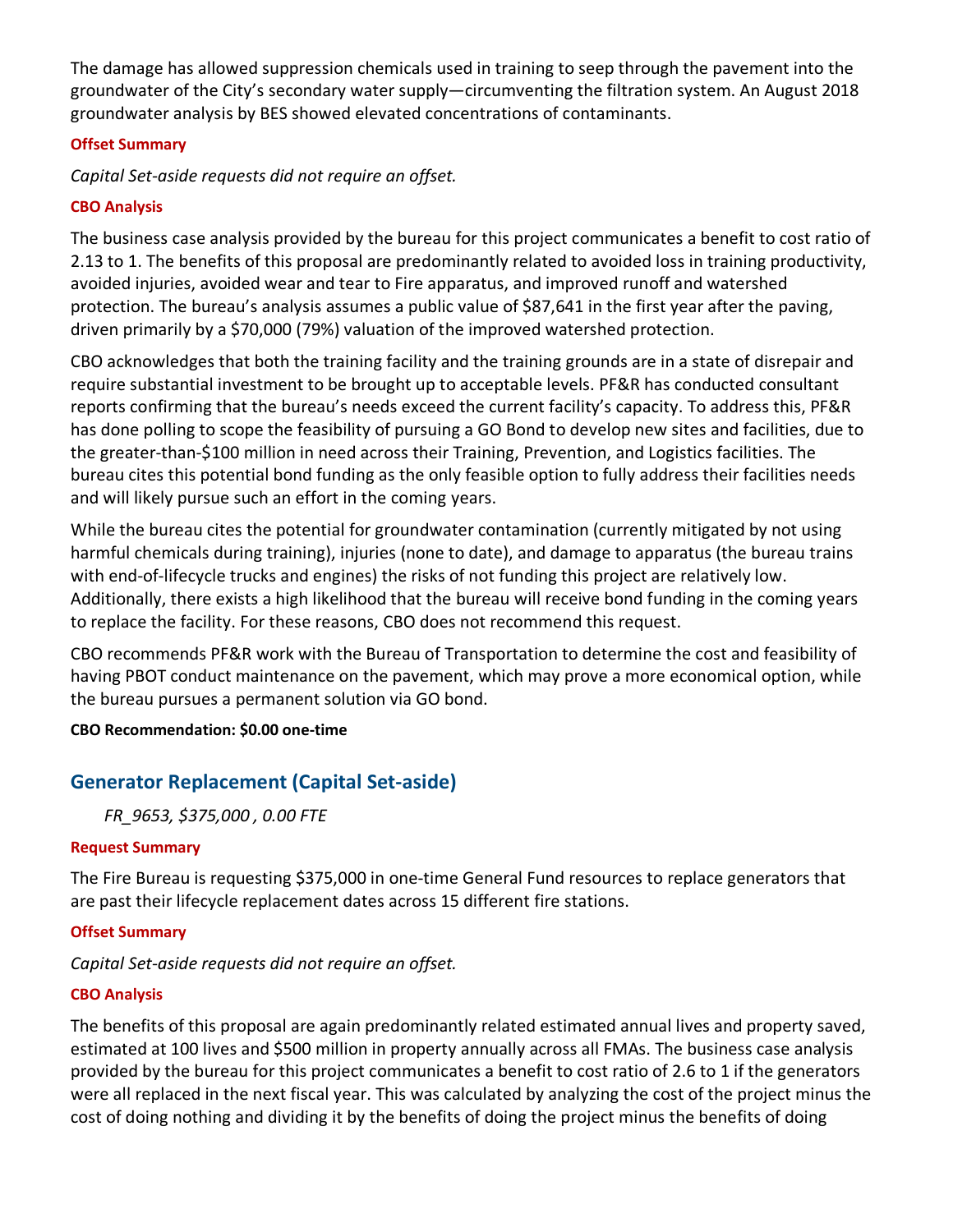nothing. The Net Present Value (NPV) of conducting the project is \$4 million, while the NPV of doing nothing is \$3.7 million.

PF&R's business case evaluation for this request provides that this request must be viewed through a disaster-mitigation framework. The generators are used during blackouts, for which no quantifiable data exists (i.e. number of hours a generator at each station has been used).

The benefit-cost ratio of the generators during a blackout or other non-catastrophic event is low because blackouts are ephemeral in nature and the bureau can continue to operate during one, as garage doors can be lifted manually, and radios run on battery power. Therefore, the risks of not funding generator replacements do not have an outsize impact on fire service delivery.

The value of this project is in service delivery during a catastrophic event, the likelihood of which is difficult to forecast. The benefit-cost ratio of the generators in the event of a catastrophic disaster jumps to 2,492 to 1 (calculating only the value of human life, the value of property was withheld from this analysis as the Fire Service's ability to save property after a 9.0 earthquake is minimal). During such an event, electrical grid power would be suspended for an indefinite amount of time and fire stations would become hubs for community members to access first-aid and other services and resources—at which point the generators would be invaluable. Even if PF&R apparatus were unable to drive on damaged roads, PF&R services could be accessed at stations, which would require a secondary power-supply.

PF&R has identified a \$1 million ongoing facilities maintenance deficit and has a prior facilities bond funds being spent down in the current year, further reducing available resources available for facilities maintenance. Funding this project would also allow the bureau to re-allocate \$7,500 a year it currently spends on repairs above the annual maintenance contract to other facilities needs. Absent one-time investments from Capital set-aside or a General Obligation Bond, the bureau would have to reduce an RRV program or programmatic expansions like CHAT or Investigations to address this need.

For these reasons, and because the bureau has worked with the Bureau of Emergency Communications to develop a comprehensive Continuity of Operations Plan (COOP), CBO recommend this package.

**CBO Recommendation: \$375,000 one-time**

# **LED Lights (Capital Set-aside)**

*FR\_9654, \$100,000 , 0.00 FTE*

# **Request Summary**

The Fire Bureau is requesting \$100,000 to replace bulbs and fixtures with LED lighting at the 25 fire stations that were not in the pilot for this project. The pilot demonstrated utility cost savings in the range of \$1,350 to \$2,100 per station annually, representing a net utility-cost decrease of 11.9% across the pilot stations.

# **Offset Summary**

# *Capital Set-aside requests did not require an offset.*

# **CBO Analysis**

The business case analysis provided by the bureau for this project communicates a benefit to cost ratio of 1.47 to 1. The benefits of this proposal are predominantly related to reductions in utility expenses, replacement expenses, and renewable energy credit purchases, which total \$21,000 annually from years three through ten of the analysis, giving the project a net present value of \$52,515.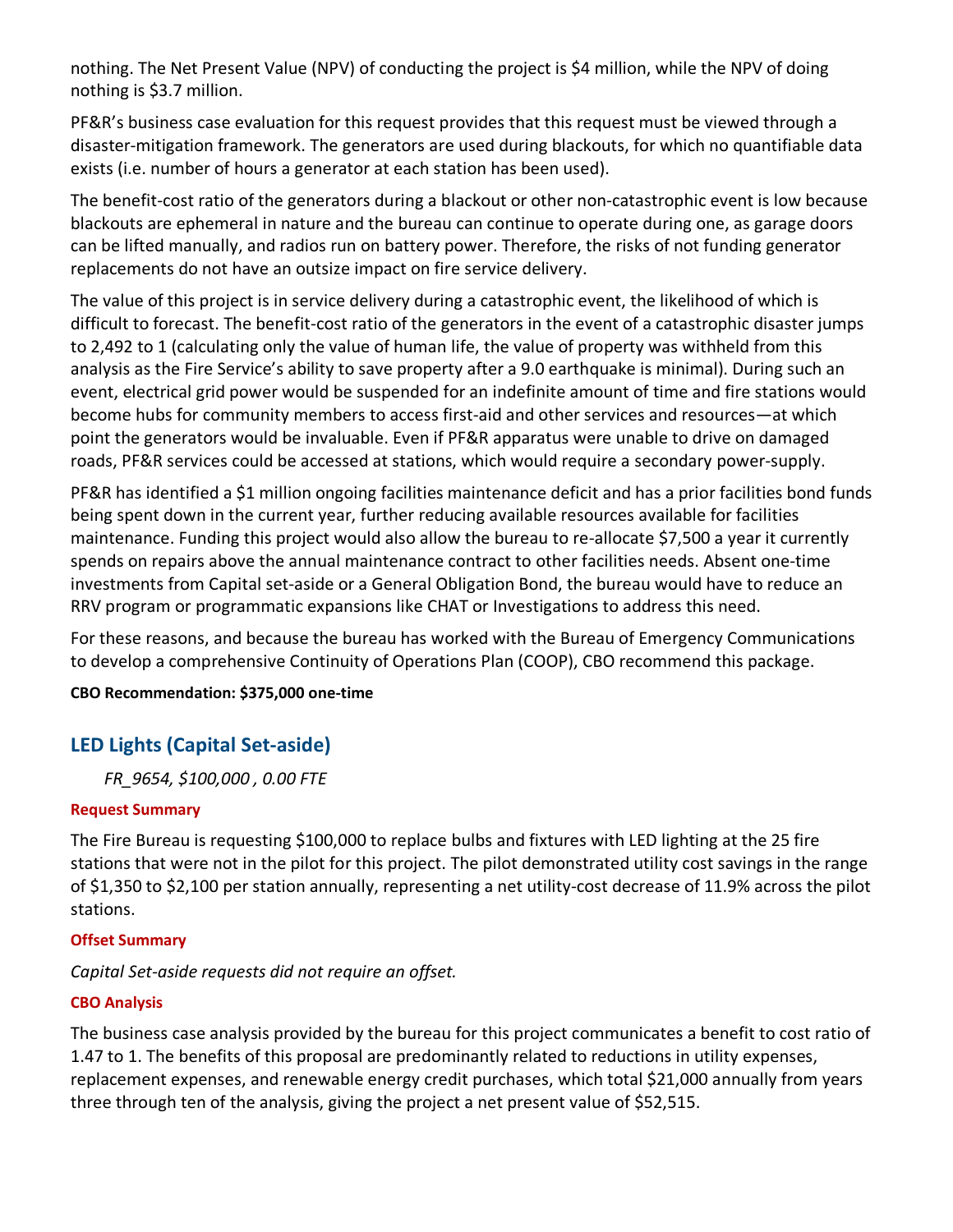The risks to PF&R service delivery of not funding this initiative are minimal. The bureau would continue to operate as is, but at a higher cost. However, CBO has identified the following criteria that make this a high-value request

- The project has a relatively low cost compared to other capital set-aside requests.
- The project has a high likelihood of being completed in the next two fiscal years.
- The newly installed lights would generate cost savings for the bureau in outyears, reducing their \$1 million facilities maintenance deficit.

The benefit-cost ratio of this project is lower than other capital set-aside projects since PF&R service delivery will not be impacted if it is not funded. However, this project does present an opportunity to advance the City's climate goals. Completing this project within existing resources would further expand the bureau's \$1 million facilities maintenance deficit. Standing on the principle that this is a low-cost, one-year investment from an external resource that will produce cost savings that can be re-allocated to a known area of need within the bureau, CBO recommends this request.

### **CBO Recommendation: \$100,000 one-time**